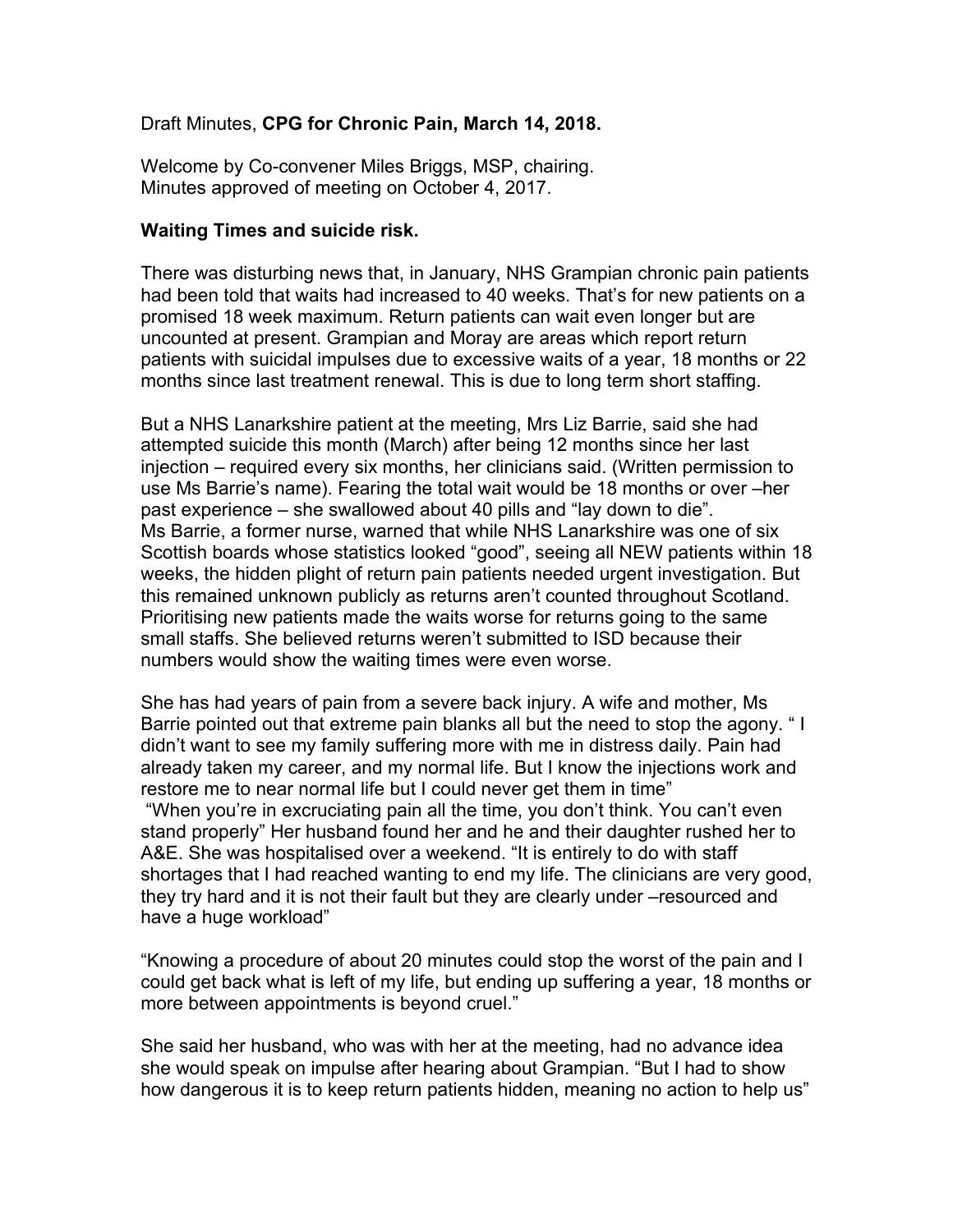The treatments can help her cut down or even stop opioids and other pain drugs. The meeting expressed outrage and praised Ms Barrie for her bravery in speaking up to help others.

Members said people should be ashamed that anyone was driven to try to end their lives because of staffing shortages which stopped them reaching help that was there.

**Action point:** The meeting urged immediate action; MSPs to ask Parliamentary questions; MSP co-convener Miles Briggs would contact the deputy CMO, who chairs the Government's CP Advisory Committee, and ask what they were doing about suicide risk. Alex Neil, a Lanarkshire MSP, will raise this with the NHS Lanarkshire CEO.

Group secretary DG Elder to contact the lead clinician for chronic pain, Professor Blair Smith.

Note: later replies from deputy CMO Dr Gregor Smith, chair of the Government's National Advisory Committee, did not specify any direct or urgent action they would take on prevention of suicide due to excessive delays in pain treatment. One recommendation was that patients contact the Samaritans or Breathing Space. ( They cannot tackle NHS waiting times.) Prof Blair Smith said it "would be beyond my remit, as Lead Clinician, to add to Dr Smith's reply on these matters". Blair Smith is appointed for half a day a week.

WAITING TIMES FOR RETURN PATIENTS - FIRST INFORMATION The meeting welcomed speakers Scott Heald, Head of Profession for Statistics at the Information Services Division (ISD) and Fiona MacKenzie, Service Manager, Service Access and Waiting Times, ISD and NSS who had volunteered to meet us. The speakers expressed their deep concern for the harrowing experiences of Ms Barrie, which gave insight. They hoped that the return facts they sought would help. Ms MacKenzie volunteered to contact the Scottish Suicide Programme Board, which analyses and releases statistics to aid suicide prevention.

The slides shown at the meeting are a "must read" new work for the CPG's information and benefit to patients.

**Return patients**: From Slide 11 onwards, Scottish chronic pain information is highlighted, especially on the new work on Return patients. See info below. The meeting agreed it was clear from the presentation they gave that ISD had put a lot of work into this and work is ongoing until the autumn. These are developmental statistics.

On previously unknown RETURN waiting times patient numbers, this is the first time any information has been revealed, with its limitations explained. Slide 20 shows of the sample "During January to September 2017, 974 people across Scotland had their first return appointment following their first attendance at a pain management clinic". Only half of these "new returns" were seen within 26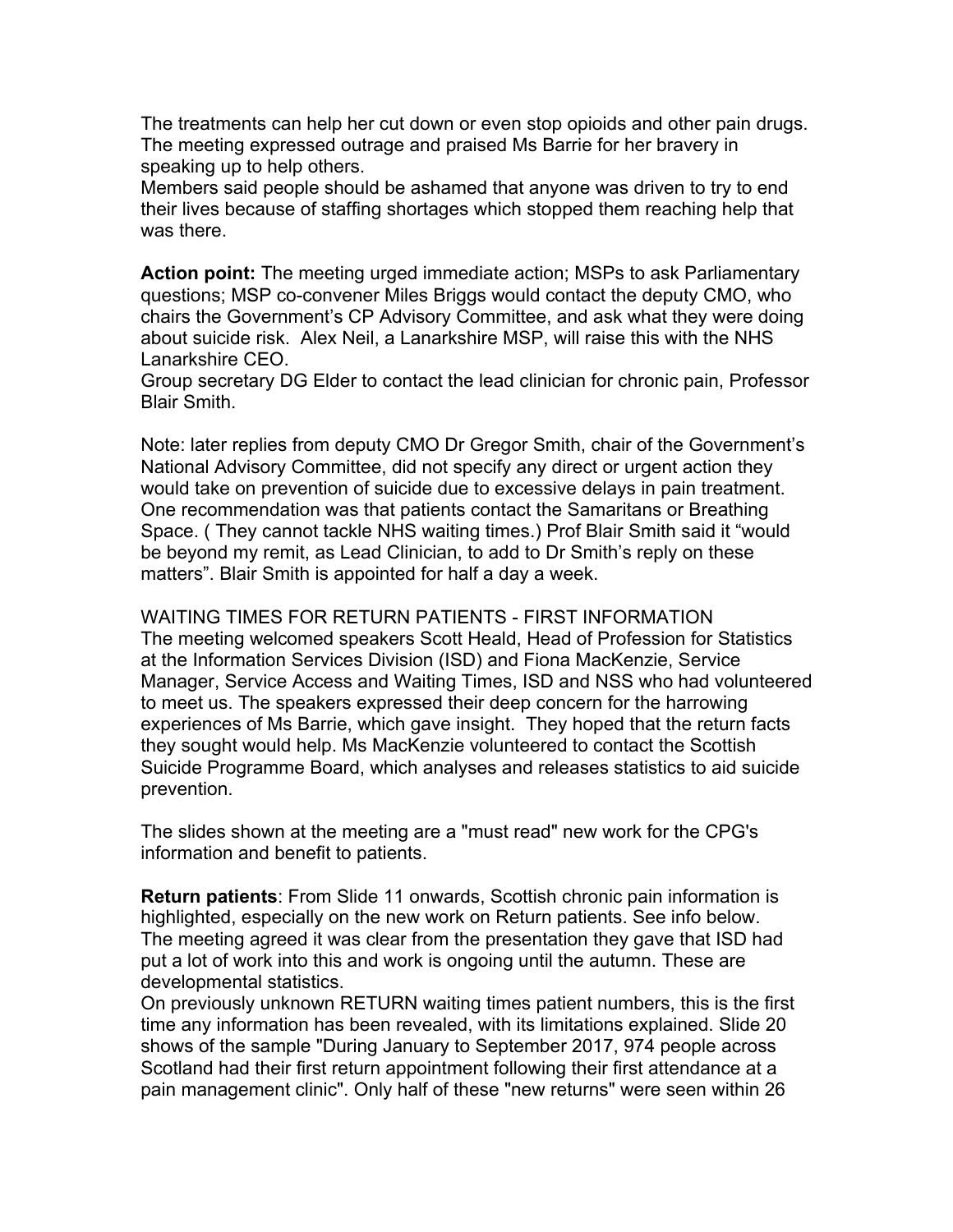weeks (over six months). Alex Neil MSP asked about the others - long standing return patients, mostly waiting far longer –as Ms Barrie's evidence had shown. ISD has not looked at these figures yet but will do, the source of this data is from an activity dataset and not a waiting times dataset as most boards do not count return waiting times for this chronic condition, which can need a lifetime of repeat help. This sample of nine months, with roughly 300 new returns per quarter, indicates up to 1,200 first return patients annually. So how many more who are not first returns but long term?

The speakers outlined the many challenges in obtaining and interpreting waiting times statistics, even for new patients. Some 12 out of 14 health boards send new patient (physical clinic) waits to ISD, only six boards send pain psychology clinic figures (mental health including suicide prevention). Issues were often due to boards' problems with resources and IT.

There are also problems around how patients are counted. For example: if someone is given lignocaine, they may not be counted as a pain patient as lignocaine is not registered as a pain treatment in this context. There are also problems around how Health boards allocate appointments, over which ISD has no control.

Patients felt that being uncounted equated with lack of help as their plight of excessive delays was hidden. The CPG has for years campaigned to get returns counted.

But the speakers mentioned ISD's own public consultation had resulted in the majority of respondents requesting return appointment facts.

Some members asked ISD to resume including when treatment time started for new patients under RTT and also to make it more clear in summaries that e.g. the 72.3% was not 72.3% of all referrals but only of patients seen **on time** within 18 weeks. ISD speakers were thanked for their extensive work and presentation. Also, for already keeping the promise to the CPG and the UK Statistics regulator to restore facts missing from two Summaries last year and to investigate return waiting times for patients.

The meeting agreed this helpful new contact with ISD, in exchanging views and giving patients a voice, has been a valuable outcome from a previously upsetting situation.

A motion was passed, fully supporting ISD's work on trying to gather return patient figures, the vital data element in tackling the reality of the pressure on NHS clinics and bringing to light "invisible patients". The meeting called for all Boards to count returns.

Action Point –Ms MacKenzie and Mr Heald invited the CPG to collect any other questions for ISD and forward them. DG Elder forwarded all questions.

## **Confusion over £187,500 Dundee University dataset.**

Members asked if ISD, as Scotland's leading health statistics body, was involved with a new £187,500 chronic pain services dataset being compiled by Dundee University from last year. They are not involved. ISD had only heard this was happening recently. The Dundee work is overseen by the National Advisory Committee for Chronic Pain, several of whose members are with Dundee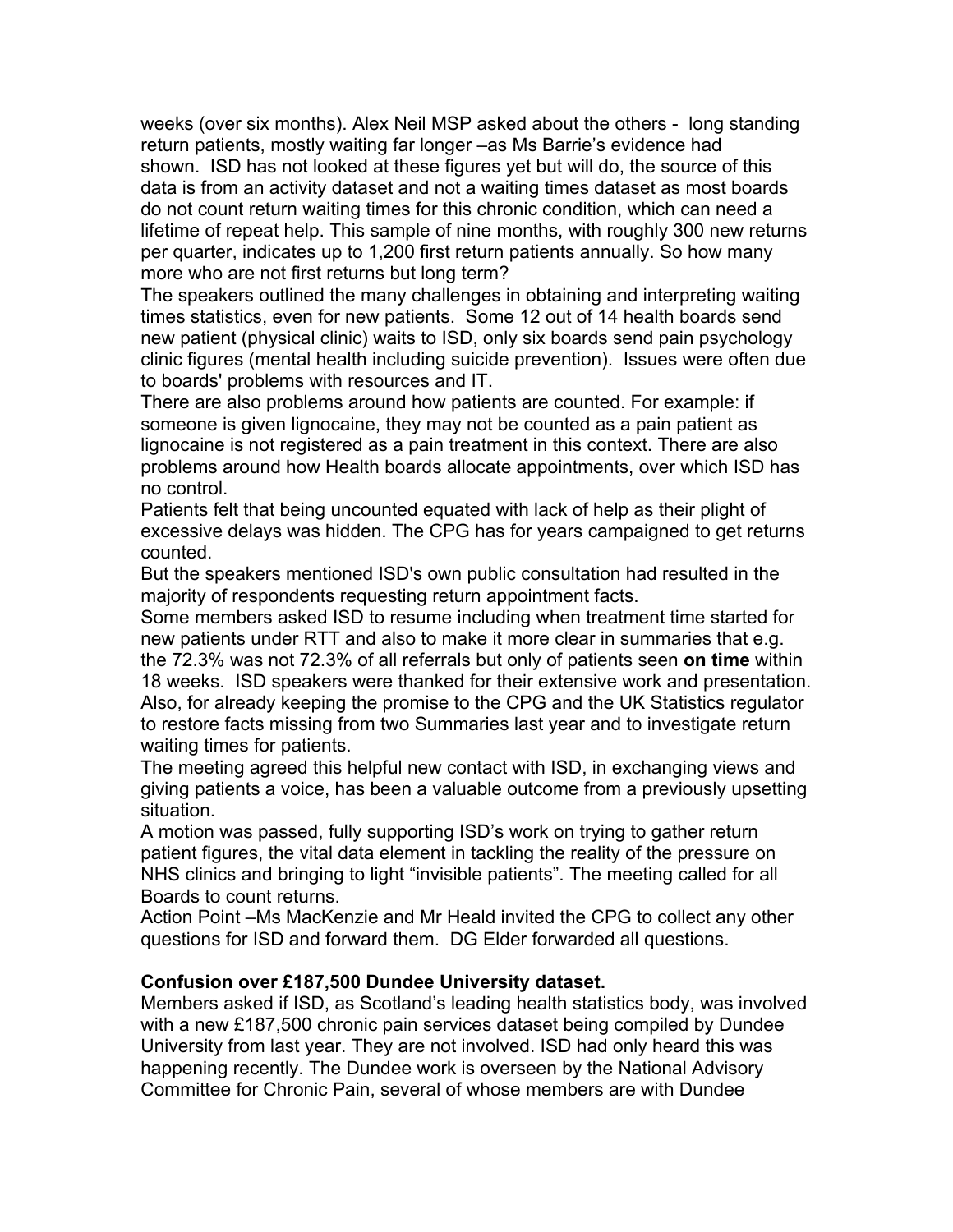University. The Advisory Committee had opposed collecting return patient information. But ISD is now doing that independently, after a CPG campaign and ISD's own consultation showed the majority wanted these figures. Return patient facts are the priority for patients to show the full pressure on pain clinics. Miles Briggs, CPG co-convener, was told in an answer to his Parliamentary question that Dundee is compiling a three-year study of pain services in three areas: NHS Tayside, Lothian and Fife involving "quality outcomes."

Some members said they could not understand its purpose as short staffing was the problem which affected all outcomes.

During its first year, the Scottish Government gave Dundee University £187,500. ISD was asked how much they had for their return patients study –£30,000 they said, which they are financing from their own funds.

Some members queried why the SG had invested £187,500 in external additional data. Dundee University's website shows that there are two researchers and a supervisor, Dr Paul Cameron, a Dundee University linked member of the Government's Advisory Committee.

Another query was on why Tayside, Lothian and Fife had been chosen instead of other areas, including some with very severe problems (NHS Grampian was mentioned) but these were not answerable questions by anyone present. ISD has proactively contacted Dundee University to arrange a meeting to learn more about this project.

## **MESH CAMPAIGN**

The meeting welcomed leaders of the remarkable MESH campaign, including Elaine Holmes, Olive McIroy and their journalist champion Marion Scott.

These pioneering patients paid tribute to Marion Scott for her huge work and continuing dedication. Her journalism had helped the campaign founders, Elaine and Olive, make Scotland start and lead a global campaign for huge numbers of sufferers. Speakers said that what started with surgical procedures to treat bladder problems and pelvic prolapse ended with many having their lives wrecked, some in wheelchairs, unable to walk, suffering appalling chronic pain. There are hundreds in Scotland and could be hundreds of thousands round the world. Some are suing.

As Elaine put it "Our lives were wrecked by the original aim of saving only about £200 through using mesh". Searing levels of pain, family lives wrecked and suicides had resulted. The Mesh women warmly thanked leading MSP campaigners present for their support for years, including Alex Neil, Jackson Carlaw, Neil Findlay, Rona Mackay, John Scott and Johann Lamont and said the Public Petitions Committee had been outstanding in its aid. Elaine remarked: "More than 100 MSPs signed our pledge poster for a "no mesh whitewash", and for that we are very appreciative. We are not on our own".

Marion Scott and Neil Findlay MSP said: "This is a massive scandal, looking like being the worst ever in the NHS."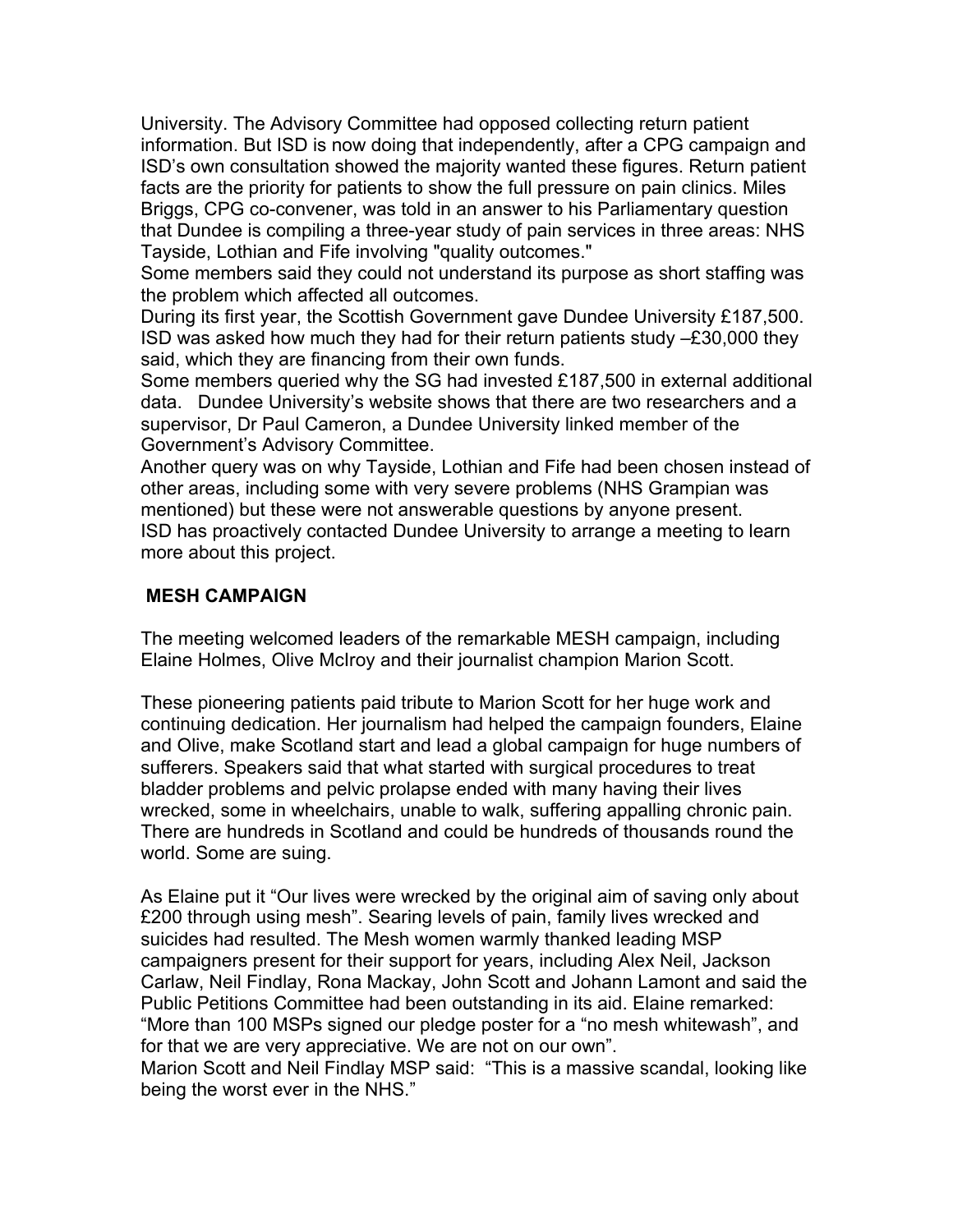The women thanked Alex Neil who, when he was health secretary, intervened and launched a moratorium on the use of mesh – but Mr Neil, who stopped being health secretary in 2014, was later shocked that his intention of a ban was lifted and mesh was being used again by some surgeons.

An interim report of a Review Group had been welcomed by the campaigners – but when they saw the final report, they were "horrified" and, along with many MSPs, called it a whitewash. There had been consensus for the interim report. But the independent Chair resigned for 'personal reasons' after 2.5 years - and only 4 months before the final report was published. A new Chair, who is a current serving NHS Medical Director, was appointed. The campaigners said the final report bore little resemblance to the interim version.

### **How women campaigners were excluded.**

After years of work while suffering extreme pain, Elaine and Olive resigned from the changed review group "in disgust". "We were not invited to any meetings for 10 months and no meeting minutes were shared". They said they were told there was no new evidence by one of the Scot Govt officials in the 'independent' review group, when the women said there was. "Evidence tables we had repeatedly asked for were not handed over. With heavy hearts, we resigned from the review group as it had lost its independence and transparency - it had lost its way. But our names were published as members against our express wishes. We believe this was to make the report look more palatable. We feel badly let down." They found the UK Health "Watchdog" MHRA worse than useless.

The women were well aware they were patients up against big business in mesh. An expert surgeon, Dr Wael Agur, also resigned. His views concerned the risks mesh implants posed to women. "His evidence challenging the cherry-picked studies was dismissed, ignored or buried in lengthy annexes." The campaigners said this doctor bravely decided to speak out publicly.

Shona Robison, health secretary, endorsed a "review of the review" process, due to be published in July – when Holyrood is in recess. But the campaigners wanted a proper ban.

They remarked: "Ms Robison has somewhat prematurely said the outcome will not change the conclusions of what we say is the whitewash final report. If the process of the review is flawed, then the content is flawed."

Unexpectedly, a pain patient present, who is not involved with the Mesh campaign said that, late last year, she had surgery but claimed that she was not told until after the operation that mesh was used. She would not have agreed and believed that all patients had to be asked in advance under new rules. She was asked to provide more information later to specify.

The Mesh campaigners objected to ISD's work on the review and submitted twelve questions challenging flaws they saw in the ISD study. DG Elder forwarded.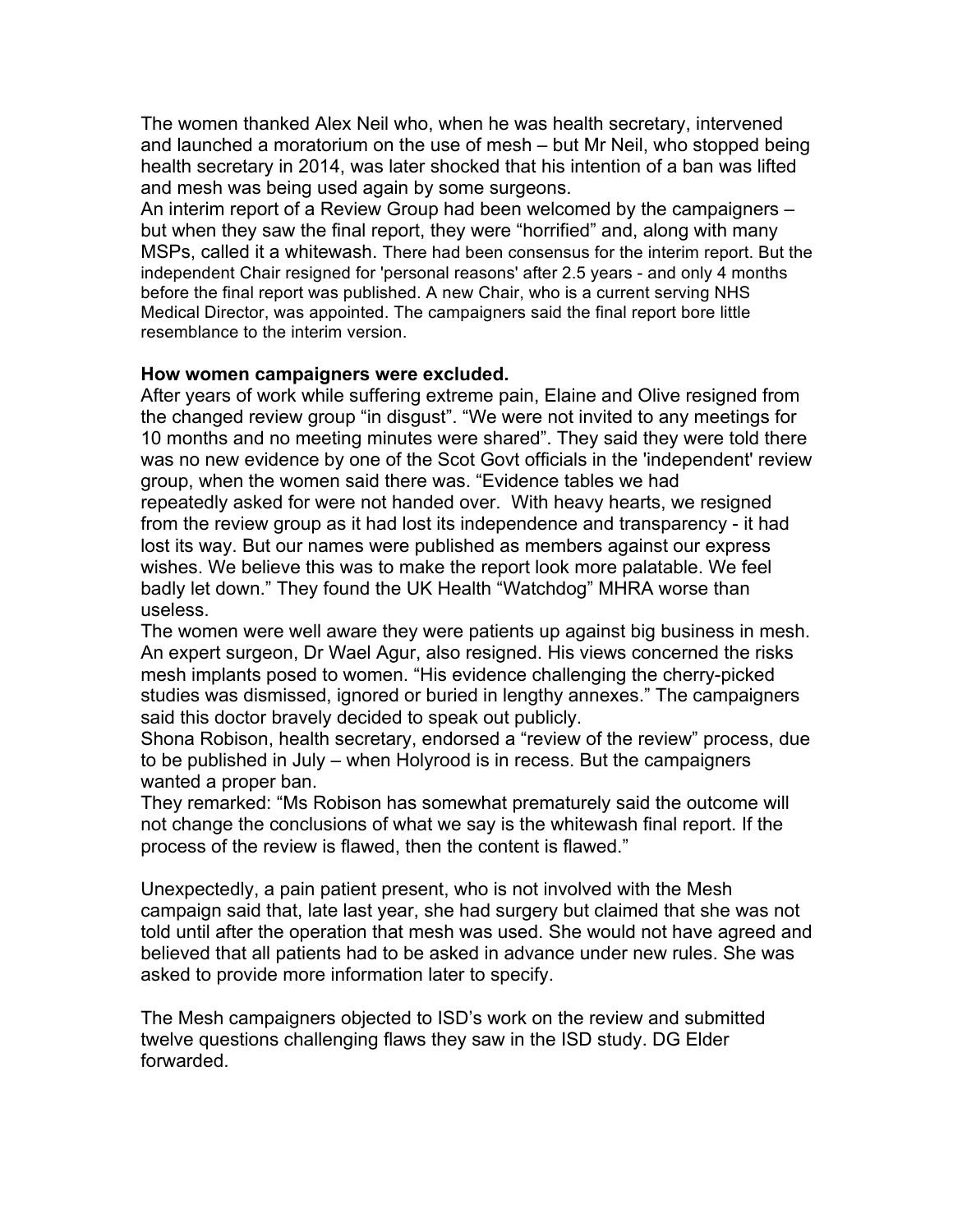## **Thyroid conditions: Women's voices ignored.**

Speakers Elaine Smith MSP and Lorraine Cleaver (both sufferers) have long campaigned against poor treatment of thyroid sufferers - 95% are women. Many patients believe this is part of old attitudes towards conditions where most patients are female. The speakers said many are being denied types of medication which restore them to normal life. Some have to buy on the internet. In general, thyroid conditions have no priority despite their devastating harm to lives. Treatment is usually with medicines that have been tested on men. Some experts feel unable to speak out for fear of damaging their careers. Evidence from women is often dismissed as 'just anecdotes'. Endocrinologist Dr Anthony Toft wrote a recent paper condemning current guidelines. He had changed his mind radically on his previous thinking. Dr Toft is a former president of the Royal College of Physicians of Edinburgh and the speakers drew attention to Dr Toft's "counterblast" to establishment thinking as part of their campaign.

Dr **Anthony Toft**'s counterblast article can be googled under Dr Anthony Toft, for the Royal College of Physicians of Edinburgh, on Thyroid Hormone Replacement.

# **NHS CIC**

Continuing concerns have been raised about the Scottish Health Council's report on the responses to the consultation and the lack of democratic accountability, said patient campaigner Catherine Hughes. The final report defined the change to the CIC as a minor, not major, service change. There does not seem to be any right of appeal over the Council's report. The closure of the ward mostly affects women, as 80 per cent of inpatients were women. It also, by removing beds, denies years of access to patients throughout Scotland. The ward was very popular, with over 300 patients annually. Although it is around a year since the beds closure, against public protests, there is no sign of any other service moving into the space. The hospital is now for outpatients. Ms Hughes pointed out that this cutback came at a time when the latest SG report sought to reduce opioid prescribing, and the CIC had specialist help from its NHS trained clinicians for those who could not tolerate certain drugs.

## **Support for our Group's work from the Presiding Officer**.

The meeting was pleased to hear a letter of warm support from Ken Macintosh MSP, the Parliament's Presiding Officer, following our successful rejection of an attempt to stop publication of return patient information. Extract: "Your CPG on Chronic Pain has long been one of the most productive of all the groups. I can assure you I will continue to do what I can to support Cross Party Groups."

ATTENDANCE: 7 MSPs: Miles Briggs (chairing), Rona Mackay, Alex Neil, Johann Lamont, Neil Findlay, Elaine Smith, John Scott. 34 Non MSPs: John Thomson, Peter McCarron, Mary Craig, Linda Mawson, Marion Scott, Jim McBeth, Elaine Holmes, Olive McIlroy, Moira Mahoney, Kathleen Powderly, Fiona Robinson, Lorraine Cleaver, Janice Morgan, Evin